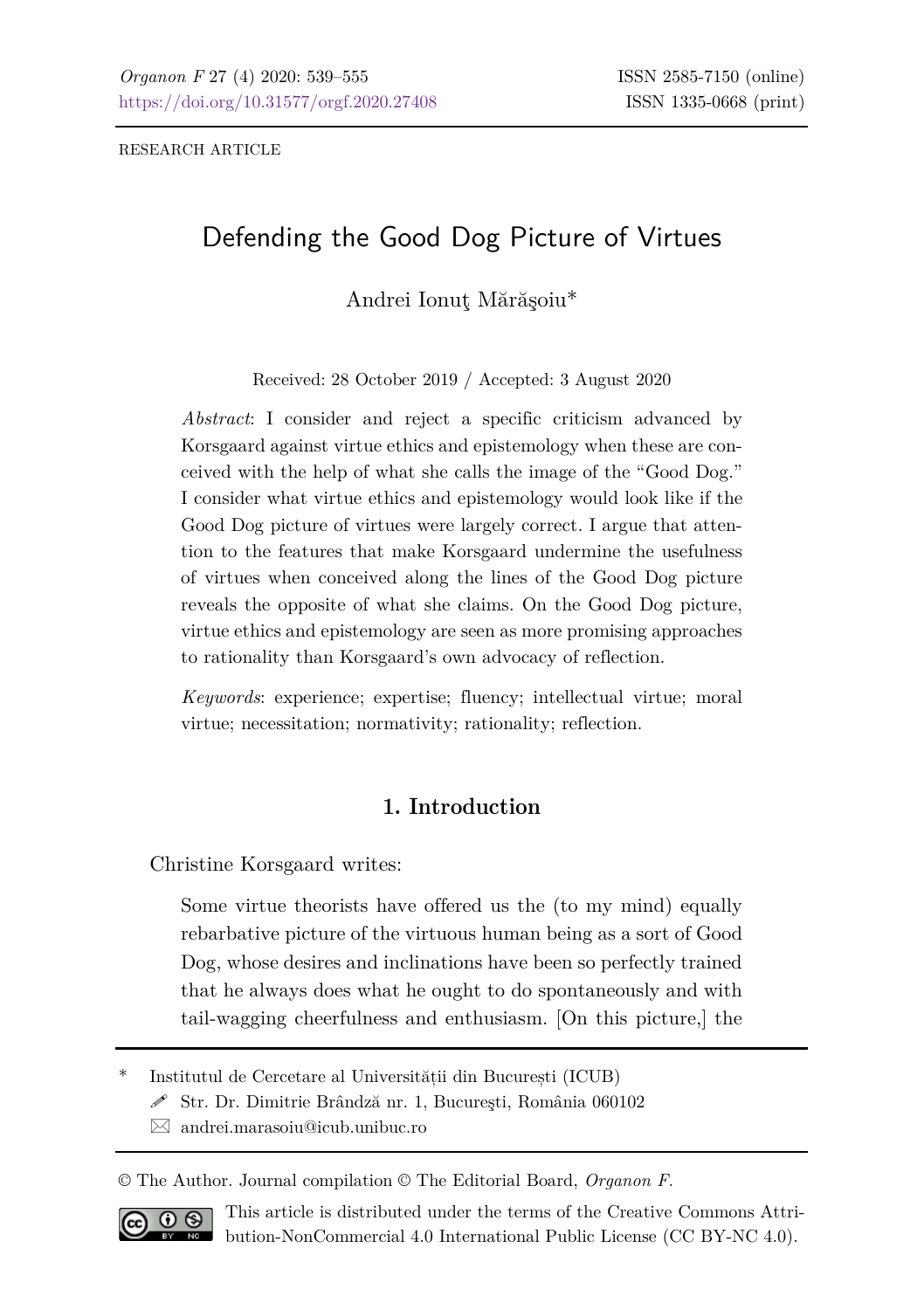experience of necessitation is a sign that there is something wrong with the person who undergoes it.

The trouble with those two images of virtue—the Reformed Miserable Sinner and the Good Dog—and with the philosophical theories behind them, is not merely that they denigrate the experience of necessitation. It is also (and relatedly) that they do not give an adequate explanation of how we are necessitated. (Korsgaard 2011, 3–4)

Oddly enough, she doesn't return to the Good Dog picture. It mainly seems to serve as a brief foil for introducing her own views of the role and nature of rational necessitation to act. By "necessitation," Korsgaard means the rational connections constitutive of our agency to the extent that values we guide ourselves by serve as norms for us in action, norms we not only comply with, but which we *follow*—and which *guide* us so we may follow.

In this text, I only incidentally explore Korsgaard's own positive views of rational necessitation and self-constitution. Rather, I focus on the step that seems to go by too quickly: the criticism of virtue theories implicit in the passages just quoted.<sup>[1](#page-1-0)</sup> I argue that this criticism, once fully articulated, can be successfully rejected, revealing how virtues may be grasped using precisely the Good Dog picture that Korsgaard decries.

# **2. The target**

What is the target of Korsgaard's criticism? Surely it cannot be virtue theories generally, for these conceive of virtues—intellectual or moral alike—in starkly different ways. In this section, I argue that Korsgaard's target is best construed along the lines of Railton (2011).

First note that two prominent contemporary approaches to virtues cannot be Korsgaard's target. For Foot (2001), just as growing is the plant's

<span id="page-1-0"></span><sup>1</sup> Korsgaard doesn't mention anyone explicitly by name. But talk of cheerfulness and of the naturalness of the dog, as well as of its well-tailored behavior seems to suggest she is primarily targeting views like Hursthouse (1999), Foot (2001) and Railton (2011). It is with them in mind that I proceed.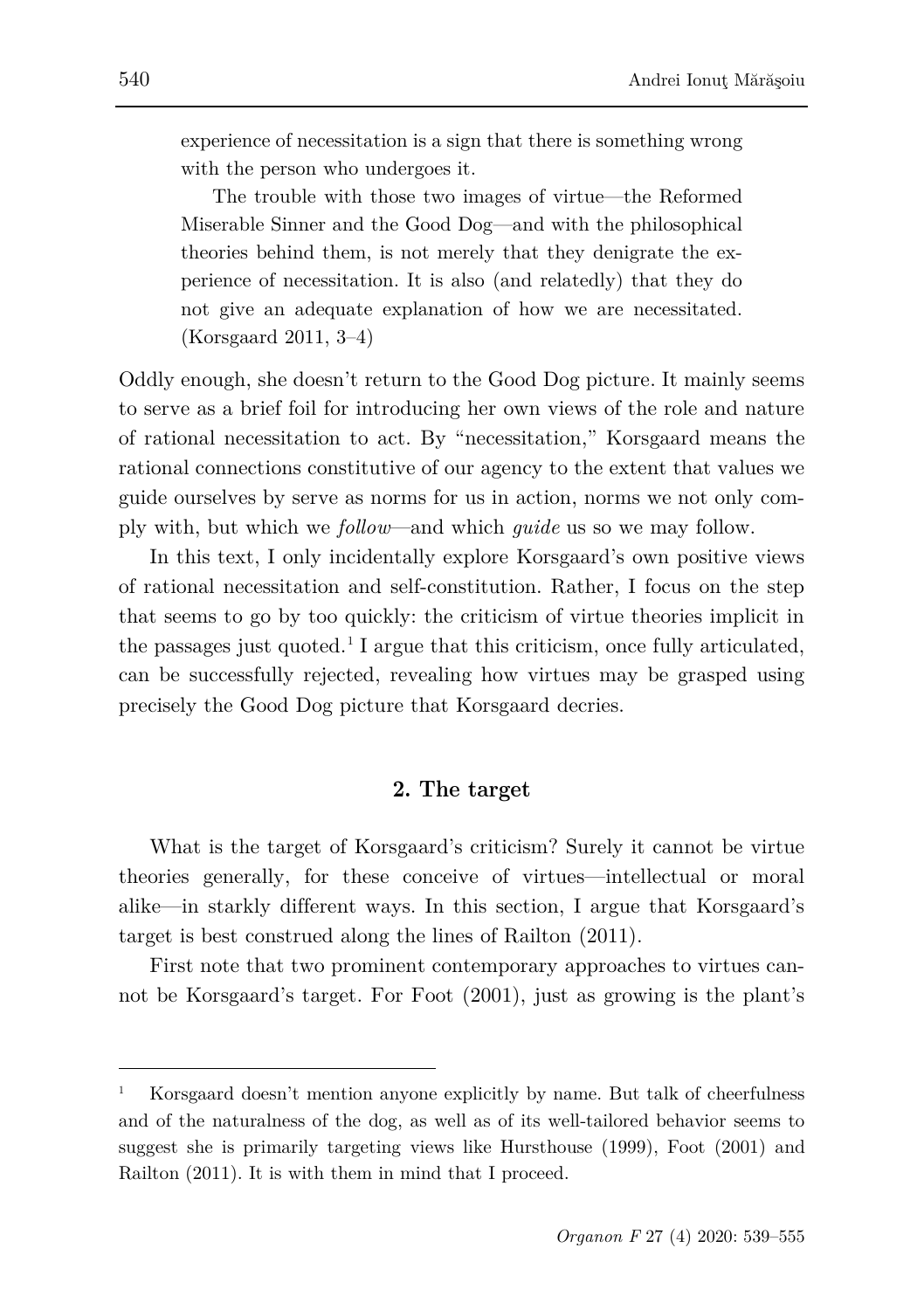good, it is the rational exercise of free will that is a person's good. Foot tries to accommodate this within virtue ethics, writing:

I believe that evaluations of human will and action share a conceptual structure with evaluations of characteristics and operations of other living things, and can only be understood in these terms. (Foot 2001, 8)

It follows that the cultivation of virtues should aim at enhancing one's rational exercises of free will. The view fits well with Korsgaard's talk of agency and self-constitution. For, on this view, it is by our rational and free acts that we become ourselves more by becoming better people. Foot's distinction between what is good in the natural world and what is good for a person makes it clear that Korsgaard's complaint that a Good Dog picture of virtues misconstrues them cannot target Foot's virtue theory.

Nor is Hursthouse's (1999) virtue theory a target of Korsgaard's objection. For Hursthouse starts her discussion of virtues by considering a bridge principle between rule-based and virtue-based approaches to morality. On that principle: "An action is right iff it is in accordance with a correct moral rule or principle" (Hursthouse 1999, 26). Hursthouse argues that one's virtue theory should be devised such that this principle *could*—in principle be satisfied. And this constraint on what gets to count as a (moral or intellectual) virtue doesn't fit a Good Dog picture of virtues. This is because people and animals alike may be subject to habitudes, whereas only persons can *follow* rules. The possibility of re-describing virtue-based behavior as rule-based behavior seems to be at odds with a Good Dog picture of virtues.

I believe Railton's (2011) view best fits the Good Dog picture of virtues. For Railton, virtues are situationally flexible habitudes, open-textured enough to afford changes on the fly as we meet with slightly atypical situations, in a way that cannot—except partly and misleadingly—be captured by the formulation of a rule to govern our behavior. Consider a few examples:

Like a skilled athlete, artisan, or artist, the virtuous agent possesses an acquired mastery and self-control that explain her remarkable ability to rise to the occasion. As with any mastery, its intuitive exercise can be intuitive and 'non-deliberative,' yet at the same time mindful, self-governed—even, perhaps, the highest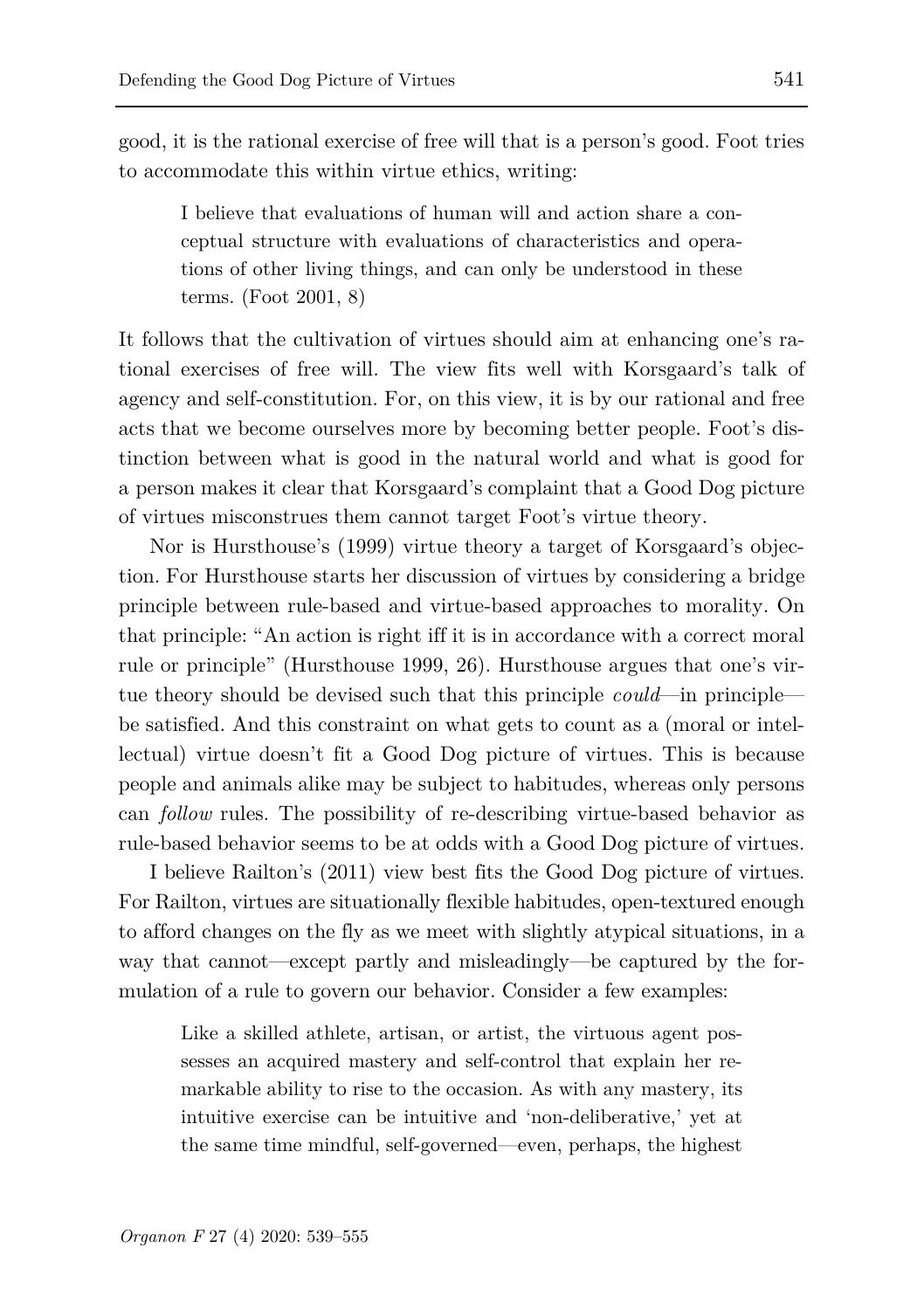form of creativity and self-expression. The skilled individual can know what she is doing, and why, 'in the moment,' without need for self-conscious reflection. (Railton 2011, 298)

The examples illustrate the continuity between virtues—moral and intellectual alike—and everyday habitudes manifested by the athlete, skilled orator, or seasoned worker. This is one reason to endorse Railton's view, and a reason that fits well with the Good Dog picture, for it proposes a natural account of virtues, one on which these are continuous with flexibly adaptive yet rational animal behavior.

# **3. A reason to consider the Good Dog picture**

There is a second reason to endorse Railton's view, and, more generally, views which seem to ply to the Good Dog picture of virtues. Namely, that such views offer *prima facie* credible replies to situationist objections to virtue ethics and epistemology.

According to those objections, in a nutshell, virtues are dispositions, so they span situation-types which include several distinct situations, each with their own peculiarities. A fully rational behavior should consider these peculiarities and flexibly adapt to them. Whereas virtues as dispositions cannot fully do so while still retaining their identity across distinct situations. In any given situation, to the extent that our response is rationally sensible to the circumstances, it will always be an open question whether our behavior is due to a virtue or to our awareness of the specifics of that situation. It will always be an open question exactly how virtues should be individuated so that their specification does not include situation-relative factors<sup>[2](#page-3-0)</sup>

To the situationist objections, Railton's reply is to distinguish run-ofthe-mill dispositions from habitudes, and argue that virtues are habitudes:

As Aristotle emphasized, acquiring a skill or mastery is not simply internalizing a set of rules or procedures. No set of rules or procedures could be sufficient; nor could it apply itself. One

<span id="page-3-0"></span><sup>&</sup>lt;sup>2</sup> For careful expositions of these objections, see Harman  $(1999)$  and Alfano  $(2012)$ .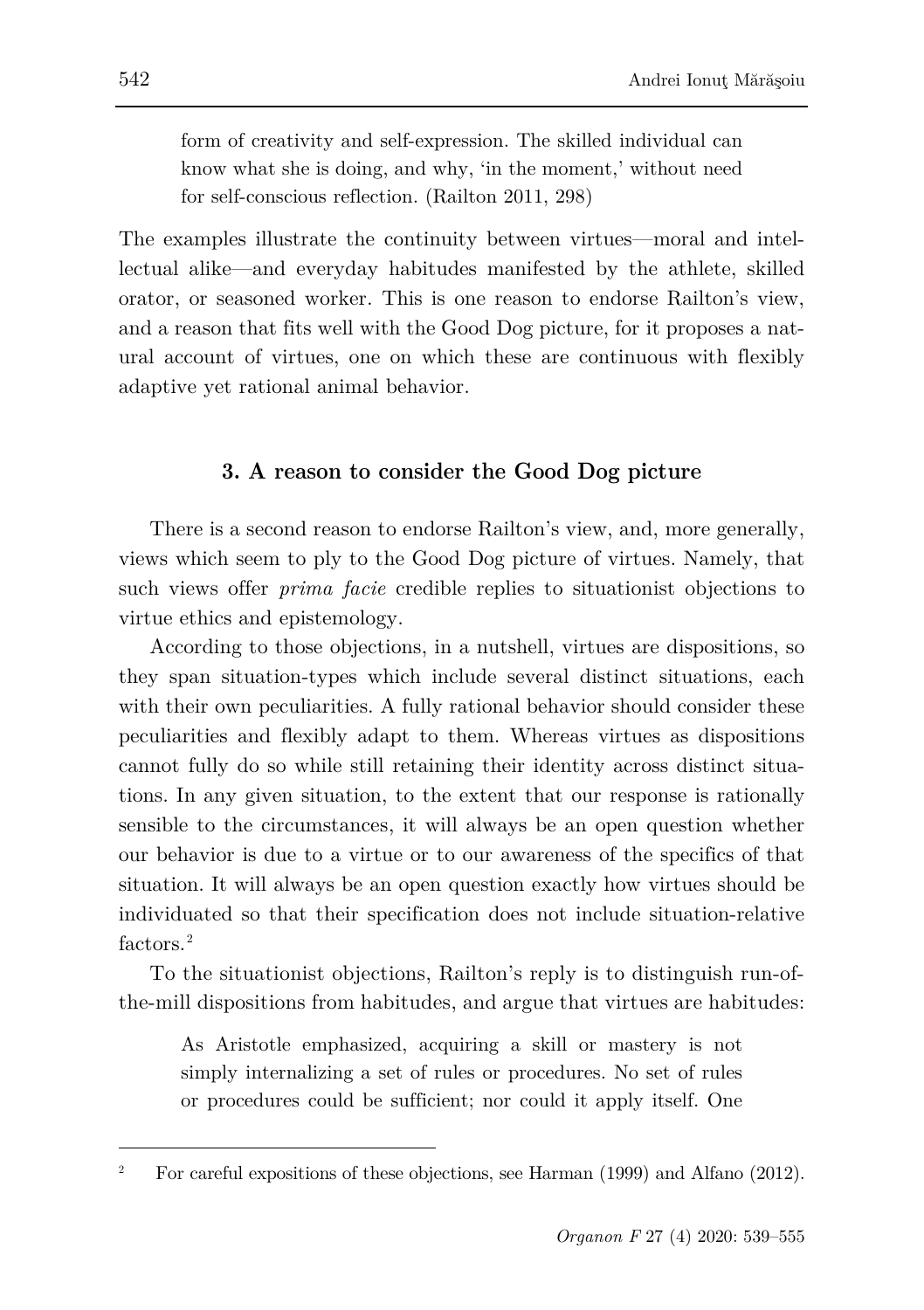must instead have proper habitudes, which include dispositions to notice certain features of situations, to feel their force or urgency, to appreciate the values at stake, and to be moved appropriately in thought and action. Put in terms introduced earlier, such habitudes thus involve both evaluative perception and practical attunement. As a result of a fortunate nature, exposure to good examples and proper training in youth, and from her own growing experience, the virtuous person acquires such habitudes, enabling to her to act in the right way and for the right reasons to respond spontaneously and aptly to relevant reasons for acting as such. (Railton 2011, 316)

Habitudes can be manifested and changed contemporaneously in response to new situations, mirroring both a history of learning and the sage's rational sensibility to her current circumstances. The notion of virtues as habitudes seems to be a good fit for what Korsgaard calls the Good Dog picture of virtues.

The reason I mention this is not to offer additional insight into how situationist challenges could be met by a virtue theory. Rather, I only note that, to the extent that Korsgaard decries the Good Dog picture of virtues that Railton seems to endorse, she incurs the burden of showing how one could conceive of virtues in a way that is situation-flexible and yet would be mischaracterized by the Good Dog picture. As far as I can tell, Korsgaard doesn't offer a positive virtue theory along those lines. This is at least an initial motivation to take the Good Dog picture of virtues, and Railton's attendant explicit theory, seriously and to inquire into the rationality of virtuous behavior conceived that way.

In what follows, I will argue that a Good Dog picture fares better than Korsgaard's own reflection-based view of virtues and rationality. As the Good Dog picture of virtues is more open-textured than Railton's own specific virtue theory, I will consider that picture in full generality, and still argue that Korsgaard's specific appeal to the nature and role of reflection fails to undermine the role which Good-Dog virtues ought to play in rational behavior.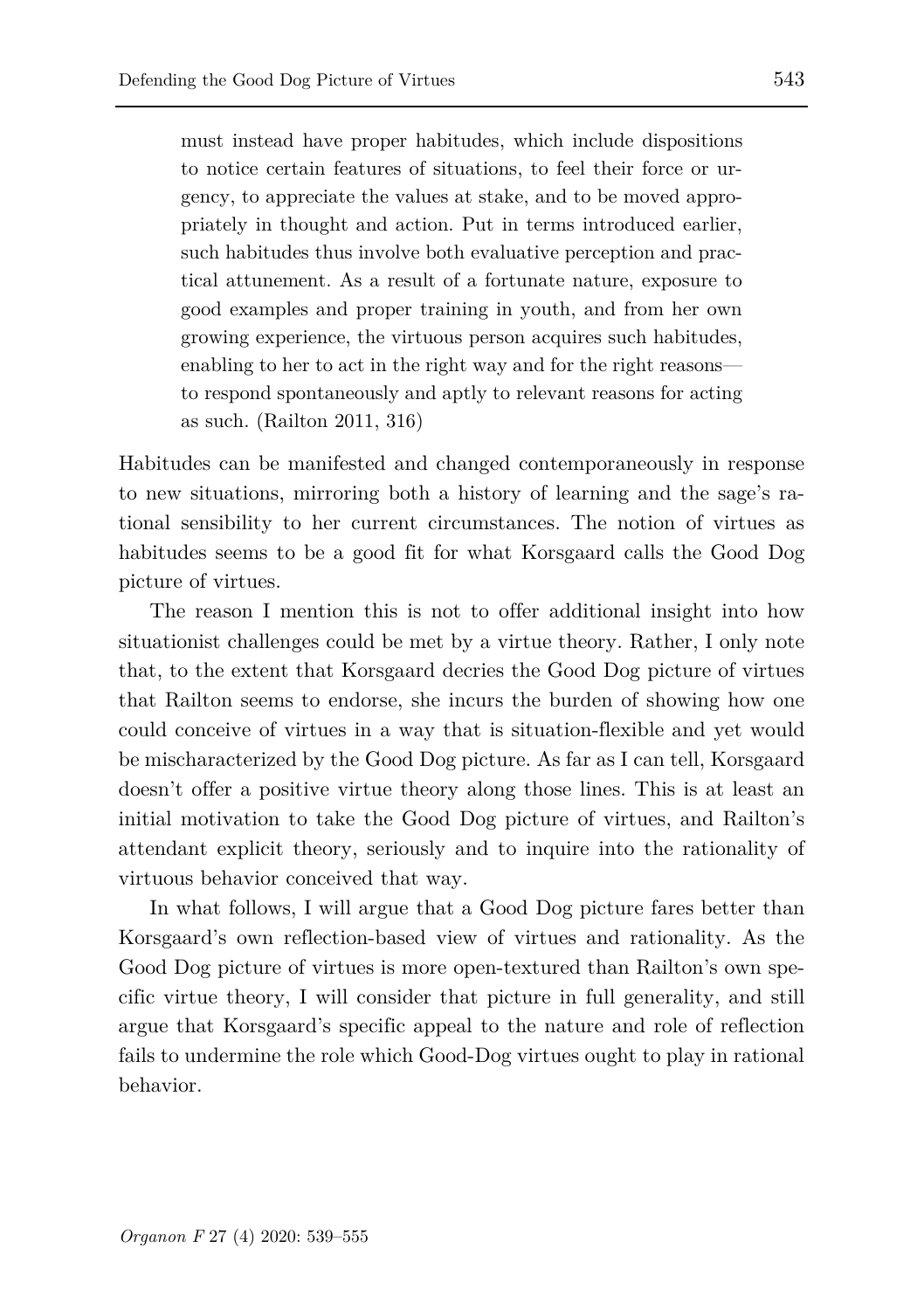# **4. Virtues**

Traditionally,[3](#page-5-0) virtues have been deemed *virtuous* for one of two reasons. Either because they are reliable, or because we can properly be said to exercise them as their due authors. The distinction is controversial, however.

First, everyone agrees virtues are *reliable.* Though, perhaps, assent is hasty. Presumably, part of the naturalness of a genuine virtue is its occasional failure to be triggered in circumstances that naturally trigger it. To the extent that we are considering theories of rationality—and virtues—for human beings like us, this fact should be given prominence instead of being ignored. It can, of course, be accommodated, given a flexible enough notion of reliability. But the traditional notions of reliability on offer—ratio of good performance (truth) over good plus bad performance (truth or falsity), or counterfactual conditions like safety and sensitivity—fail to fully codify this fact.

Second, the criteria advanced for what makes us the *authors* of our acts of virtue often fail to be criterial. To illustrate, I'll briefly mention two criteria of authorship, or responsibility for virtues, proposed by Zagzebski (1996).

First, to think something counts as an act of virtue to the extent it helps us flourish—in our daily lives or our lives of knowledge irrespective—is to put the cart before the horses. What if our lives simply turn out well by sheer luck? We get all the goods—moral and intellectual—for no effort of ours. And we don't get any of the bads—moral or intellectual—again, without merit. The possibility cannot be ignored. For we *might* flourish given all these benefits. But we wouldn't, in an important sense, author or be responsible for how our lives proceed.

Second, to think something counts as an act of virtue to the extent we're motivated by the right things in doing it is to ignore much of our current moral phenomenology. Consider the possibility of fulgurations, brute or unexplainable motivations, whims that lead to transformations in our practical or intellectual lives, moments of grace or love, deference to practices

<span id="page-5-0"></span><sup>3</sup> E.g., cf. Zagzebski (1996, ch. 2).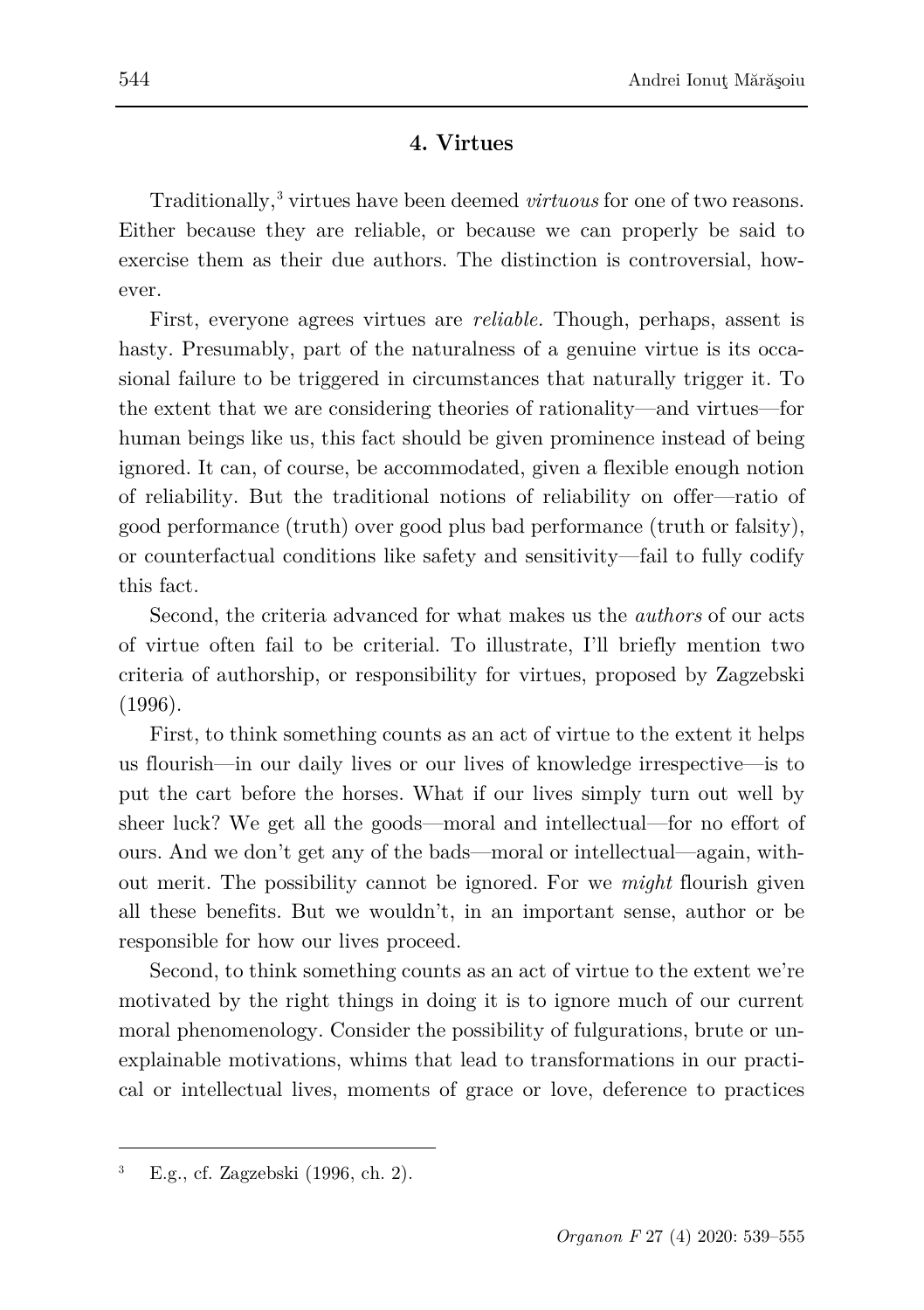whose motivations stay opaque to us, fluent participation in mystical traditions, etc.

So it's unclear both what the reliability of, or authorship for, acts of virtues comes down to. Clearly, the distinction about what makes virtues virtuous needs revisiting. Still, I believe we can make headway in beginning to address the question.

The reliability that matters for virtues is that exhibited in producing rational goods: acts or inferences. And this amounts to satisfying the norms of rationality, whatever those norms may be: logical or probabilistic consistency, explanatory power, simplicity relative to our cognitive make-up, etc. The satisfaction of the norms in question is, presumably, also up for grabs: whether we merely pass some test or examination, whether we faultlessly excel, or whether occasional failings may be passed over in an otherwise good work, far above mediocre satisfactoriness. Notice that, here, considerations of authorship drop out: our minds merely host our reliable dispositions.

What, now, makes us the authors of our acts of virtue? Here we begin to scratch the surface of Korsgaard's complaint and what might be wrong with it. Two options seem, again, available for authorship. One is to say we satisfy some formal criterion—say possible endorsement of our thought or deed were we to reflect on the matter. This is Korsgaard's earlier view (1996) of rationality as acting by the lights of norms whose authority is bestowed upon them by our own reflective endorsement.<sup>[4](#page-6-0)</sup> Another view is to say we are good-natured: "Good dog!" We do what becomes us, what is in our character, what makes most sense given our circumstances and setting. To see what might be wrong with Korsgaard's complaint against this Good Dog picture of the virtues, let's briefly detour to consider the chances of reflection.

<span id="page-6-0"></span><sup>4</sup> Which seems to also be how Korsgaard construes Kant's criterion that we should be able to legislate for ourselves, and are free when we abide (only) by this body of self-legislation.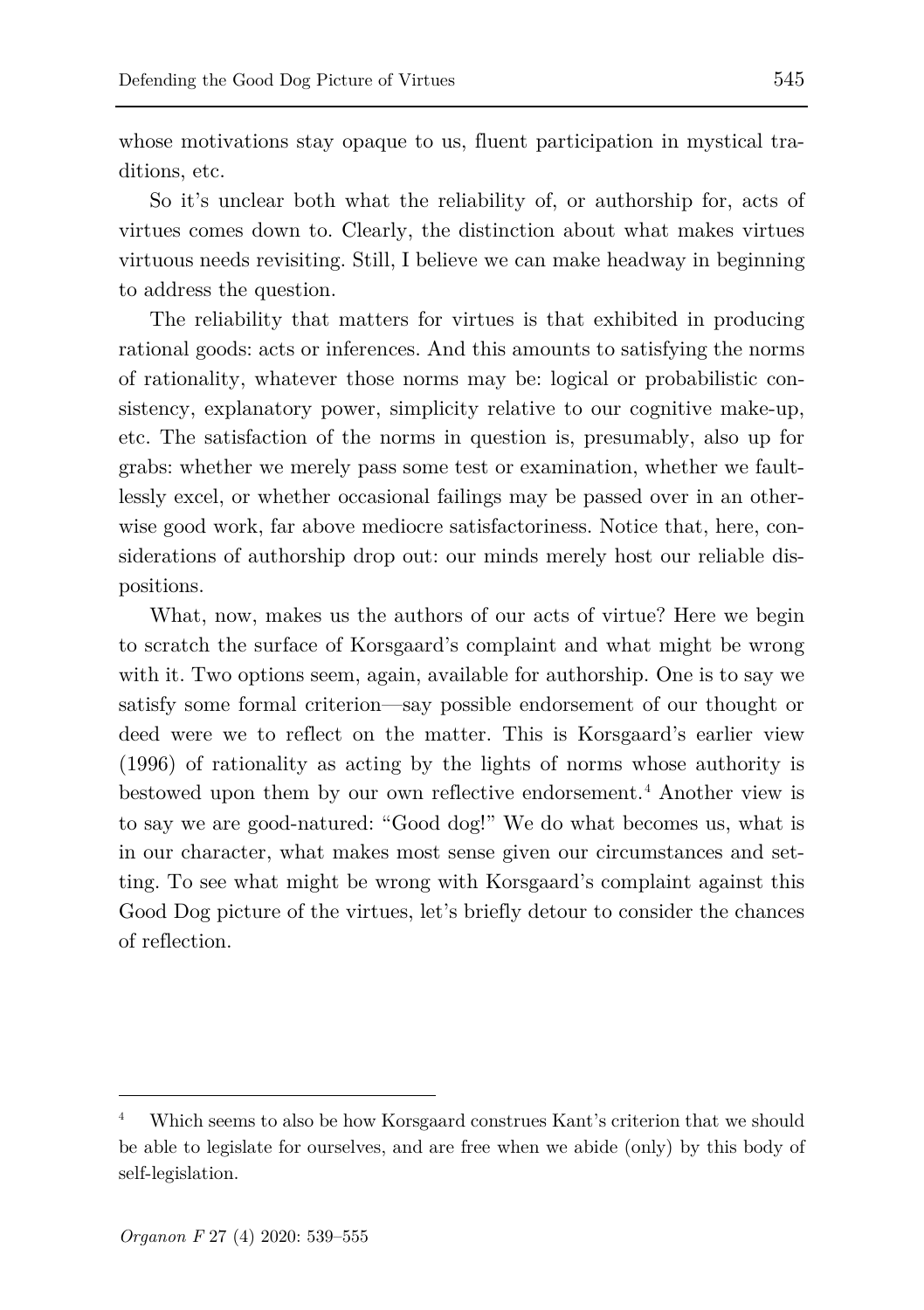# **5. Reflection**

Reflection<sup>[5](#page-7-0)</sup> concerns thoughts, feelings and perceptions we have. It's not a mere feeling or presentment, but is conceptually articulate. This doesn't mean that it needs to be put into words; we can reflect without talking to ourselves. Typically, we reflect for one (or both) of two reasons. Either to *search* for a solution to a problem, or to *evaluate* something that's already been done by the light of some canons.

What role may reflection play in reason? Of course: we may consciously, deliberately, articulately, evaluate performances relative to norms in reflection. But it is far from clear that reflection, in such a procedure, does anything but to take note of a *fait accompli*, viz. whether the performance is good or rational enough or not.[6](#page-7-1)

In contrast, suppose, with Korsgaard, that reflection does play a constitutive role, endowing rational norms with their authority. Who invested reflection with that authority? To wit: *why* should our good-natured, tailwagging character—moral and intellectual alike—not enjoy the same or better position in the rational authority-bestowing game? An argument to that effect seems to be missing in Korsgaard's criticism.

Bracket now the specific rational role reflection plays; how does reflection play any rational role at all? We could construe reflection along relia-bilist lines.<sup>[7](#page-7-2)</sup> If so, however, reflection would be scarcely recognizable from old-trodden first-order thought. It would make nonsense of reflection's supposed rational advantage to think it's the same kind of push-you-pull-me of everyday thought, only one floor up.

<span id="page-7-0"></span><sup>&</sup>lt;sup>5</sup> On my use of the word, which is, I believe, shared by many, Korsgaard included.

<span id="page-7-1"></span><sup>6</sup> It matters little how "realistic" a stance one takes with respect to norms or values here. Even if they were nothing but the products of our minds, they need not be reflective—they could be emotive. Or even if they were the products of intellect (or reflection writ large), it still doesn't follow that we should be able to have an *occurrent* reflective thought involving the normative content in question in order for evaluation to be feasible.

<span id="page-7-2"></span><sup>7</sup> Kornblith's (2010) "What Reflective Endorsement Cannot Do" is telling here in showing reflective processes are no better than other thought processes in their exposure to biases and all kinds of errors, mishaps and misconstruals.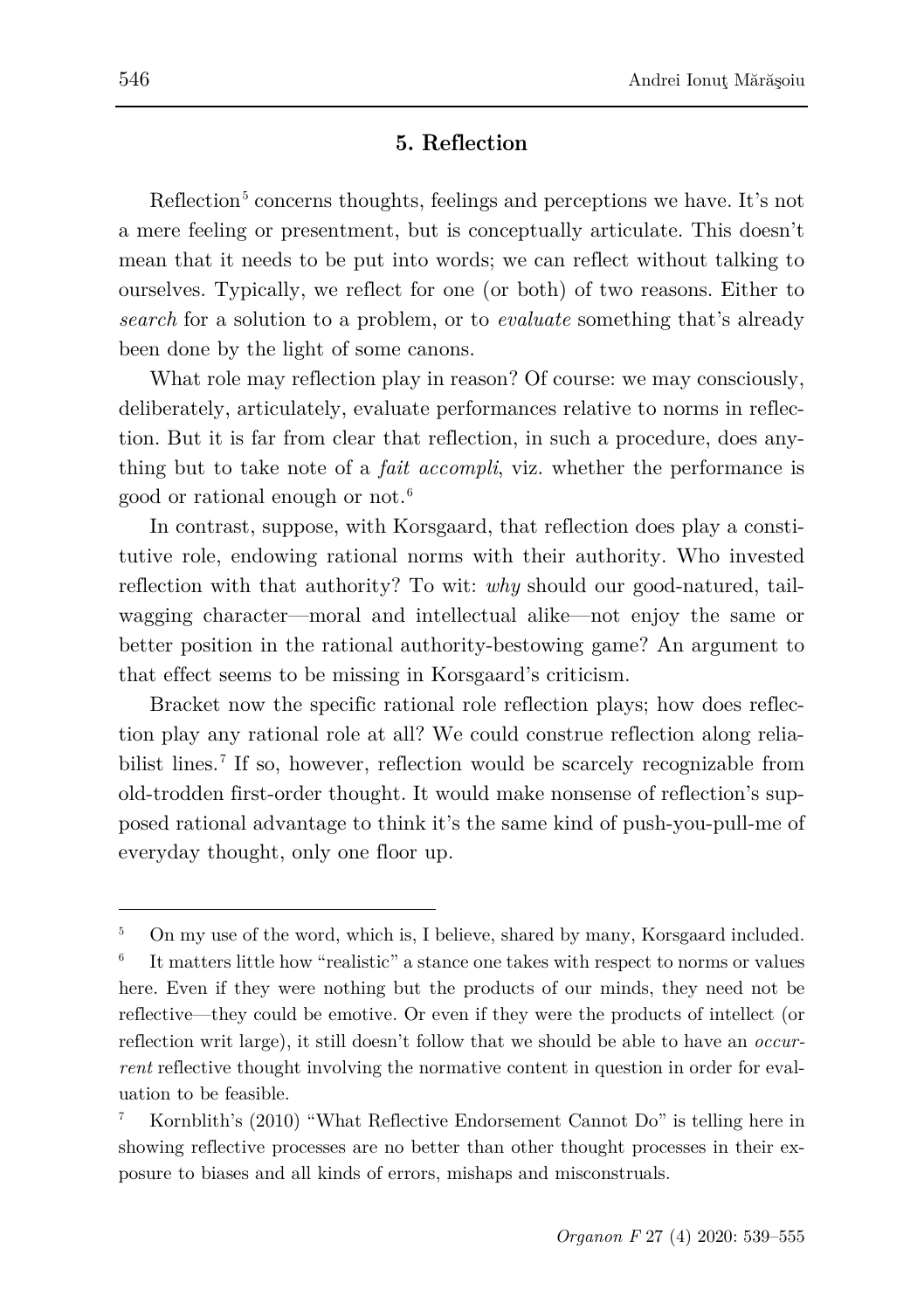The reliability of reflection would only have a rational afterglow if it objectified one (or both) of two things. One possibility is that reflection should be more than brute by realizing some formal procedure of rational choice operating over one's thoughts. Another possibility is that reflection should be more than brute by being ours—by being, somehow, a closer intimation of our agency than first-order thought. Why should reflection (construed either way), get the better of virtues (construed either way)? To this I now turn.

#### **6. Virtues and reflection taken jointly**

One line of thought might be this. We pick sides between competing views of rationality, and the superiority of reflection flows from that.

If we thought rational choice principles are *best* realized in conscious deliberate reflective thought, then reflection should trump virtues on that score. In point of fact, however, we need a separate argument for why rational choice principles should be better codified under the supervision of reflection, rather than letting our epistemic character do its job and seamlessly—*virtuously* produce the right conclusions and recommend the right deeds.

If an act or thought couldn't be rational unless it were ours—unless we were its authors—perhaps that very claim involves reflection. Whatever benefit we might draw from virtues, reflection would necessarily partake in authorship. However, consider the *fait accompli*. Reflection may, perhaps even always, rubber stamp our thoughts and deeds as ours. But this editorial task isn't tantamount to the creative process authors go through prior to publication. Analogously, reflection may brand a deed or thought as ours (editorially dubbing them as ours) even though what is so branded is the toil of our epistemic character and its formation (the authors in the analogy). The connection between reflection, on the one hand, and rationality and authorship, on the other hand, is questionable.

Instead of cherry-picking views of rationality so that reflection may oneup virtues and character, we should, perhaps, readily acknowledge these aren't opposed at all. Reflectiveness is a virtue, and, if the word doesn't stand for a unique phenomenon, there may well be a constellation of reflective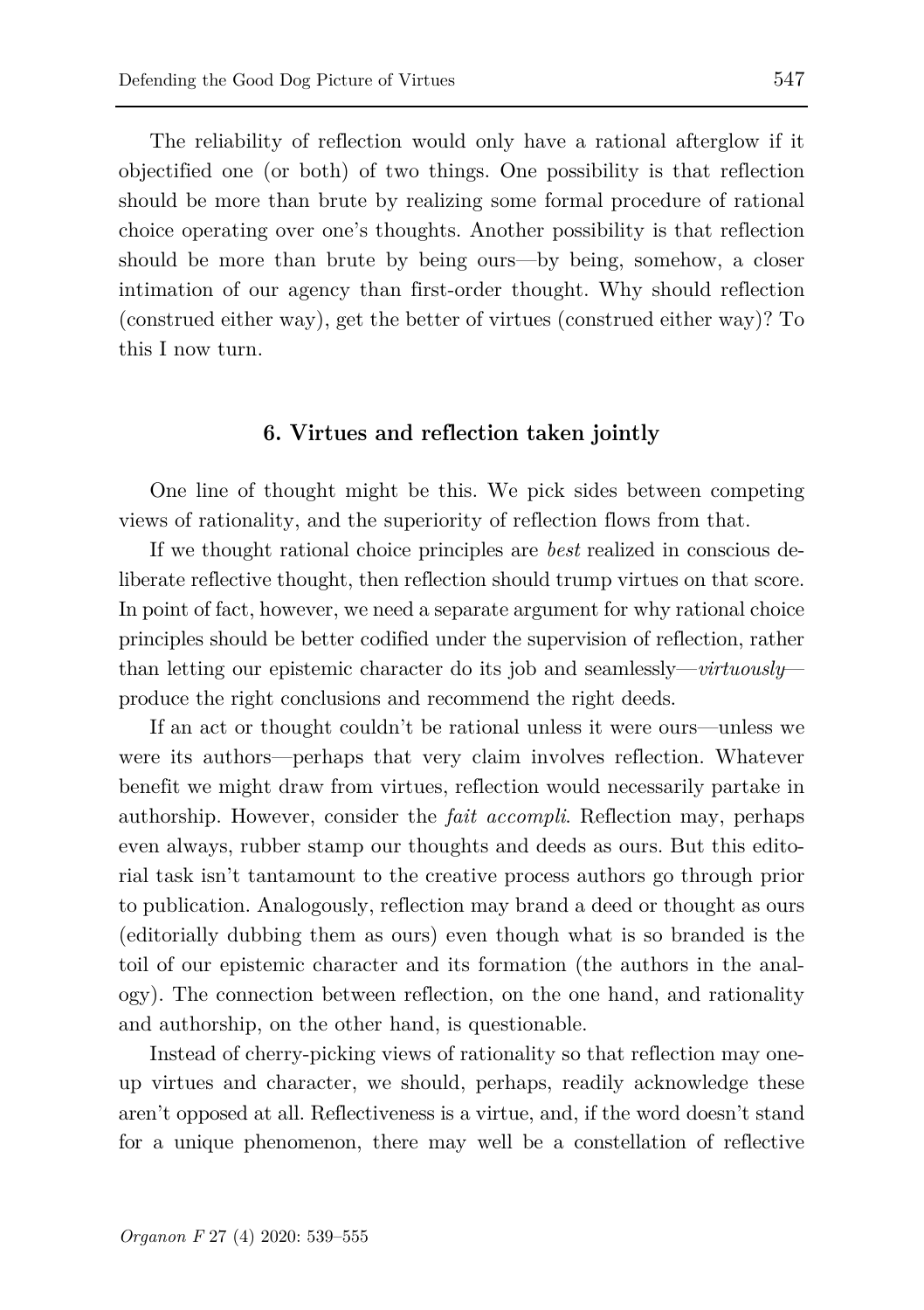abilities which we may exercise in equilibrium with other cognitive abilities. Along these lines, Peter Goldie writes:

[T]here is a normative requirement to be motivated to have, and to have, the right habits and dispositions of thought, such that doubts will arise when and only when they should. On particular occasions, much of our thinking will be unreflective, and not part of conscious deliberation, so we will need to rely on our habits and dispositions, at work in the background of our minds, so to speak. (Goldie 2004, 251)

Goldie references what he calls a virtue of reflectiveness, exercised all and only when called for.

Suppose we recognize the fact that reflection and virtue often partner in reflectiveness. The question left outstanding, however, is why this particular virtue should be insulated from one's overall epistemic character and given place of pride in what endows our epistemic or practical norms with their authority (if one finds that thought congenial in the first place). Here is an analogy: It is as though one thought that open-mindedness alone among all intellectual virtues is responsible for all the notable progress in science. Such a view would be both initially implausible and hard to defend. Unless, that is, one waters down the meaning of "open-mindedness"—or, analogously, of "reflectiveness"—so that is simply becomes another label for most of one's relevant virtues or overall character. It is unclear whether reflectiveness as a virtue holds any special status over and above other virtues.

# **7. Virtues and humanity**

It is worth considering another reason why one may resist the Good Dog picture of the virtues, even if this reason doesn't provide direct support for Korsgaard's own view. Thus, Gary Watson writes:

[T]he notions of self-disclosure or deep appraisal are richer than the notion of a skill. For beings without self-reflective capacities can be more or less skillful, as dogs can be good at catching Frisbees. The appraisal of skills or talents is importantly different from aretaic evaluation in a way identified by Aristotle.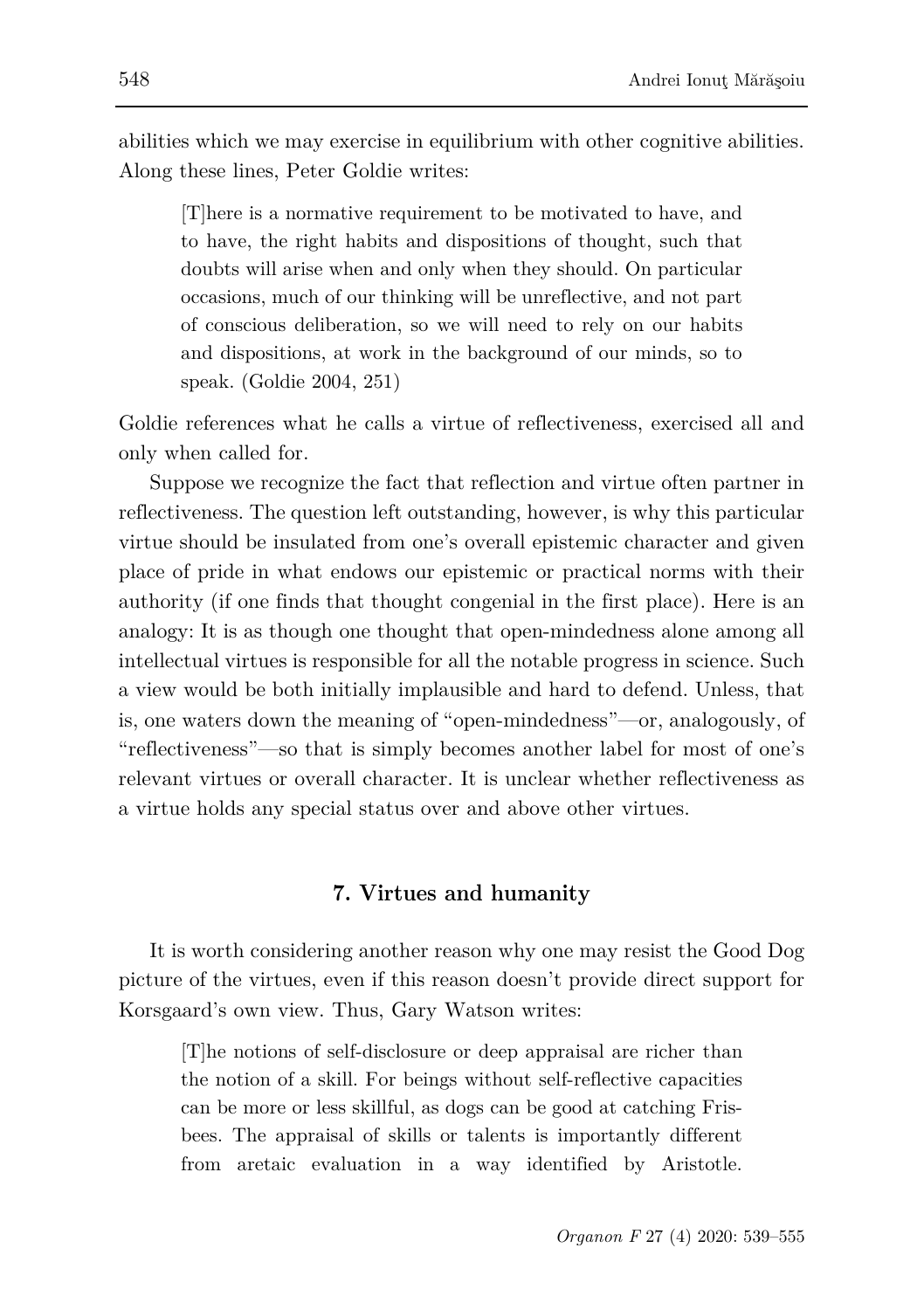Knowledge of an agent's ends, intentions, and efforts has a different [e]ffect on aretaic appraisals than on the others. Indifference in a performance doesn't count against one's skill, whereas a less than wholehearted effort to save someone's life does impugn my moral character. Talent and skill are fully displayed only in wholehearted performances, whereas the aretaic perspective is also concerned with the "will," that is, with one's purposes, ends, choices, concerns, cares, attachments, and commitments. Not trying can be a failure of virtue but not of skill. (Watson 1996, 244)

Watson is here arguing against the generalization of the notion of aretaic responsibility from virtues to skills. In this text, I remain neutral about that generalization, though, to reply, it is worth pointing out that although virtues do differ from skills in important respects, that falls short of showing that the notion of responsibility applicable to acts of virtue *doesn't* apply to acts of skill as well.

As a part of explaining why aretaic appraisals fit virtues and not skills, Watson remarks in passing that "beings without self-reflective capacities can be more or less skillful, as dogs can be good at catching Frisbees. The appraisal of skills or talents is importantly different from aretaic evaluation in a way identified by Aristotle." Now whether Aristotle might have agreed that the Good Dog picture of virtues is mistaken is also beside the point here. The question I'm pursuing is why think that a dog catching a Frisbee is such an ill-suited model for excellent production of virtuous acts. (Surely it may sometimes be inappropriate, depending on context; but the question here is why that suggestion is dismissed offhand, as *in*-*principle* inadequate.)

We should distinguish two suggestions in interpreting Watson here. The first is that we may only exercise virtues if we possess reflective—and, in particular, self-reflective—capacities. Or, in other words, that acts of virtue are necessarily such that we may, on reflection, endorse them. The second suggestion Watson may make is that only people—not dogs or other beings unable to self-reflect—may be virtuous. It's important to see Watson's first suggestion isn't supported by his second suggestion.

It seems to me that loyalty, generosity, mercy and many other virtues may properly be illustrated by, say, dogs. Indeed, this seems to me to be such a commonplace as to barely be worth pointing out, were it not met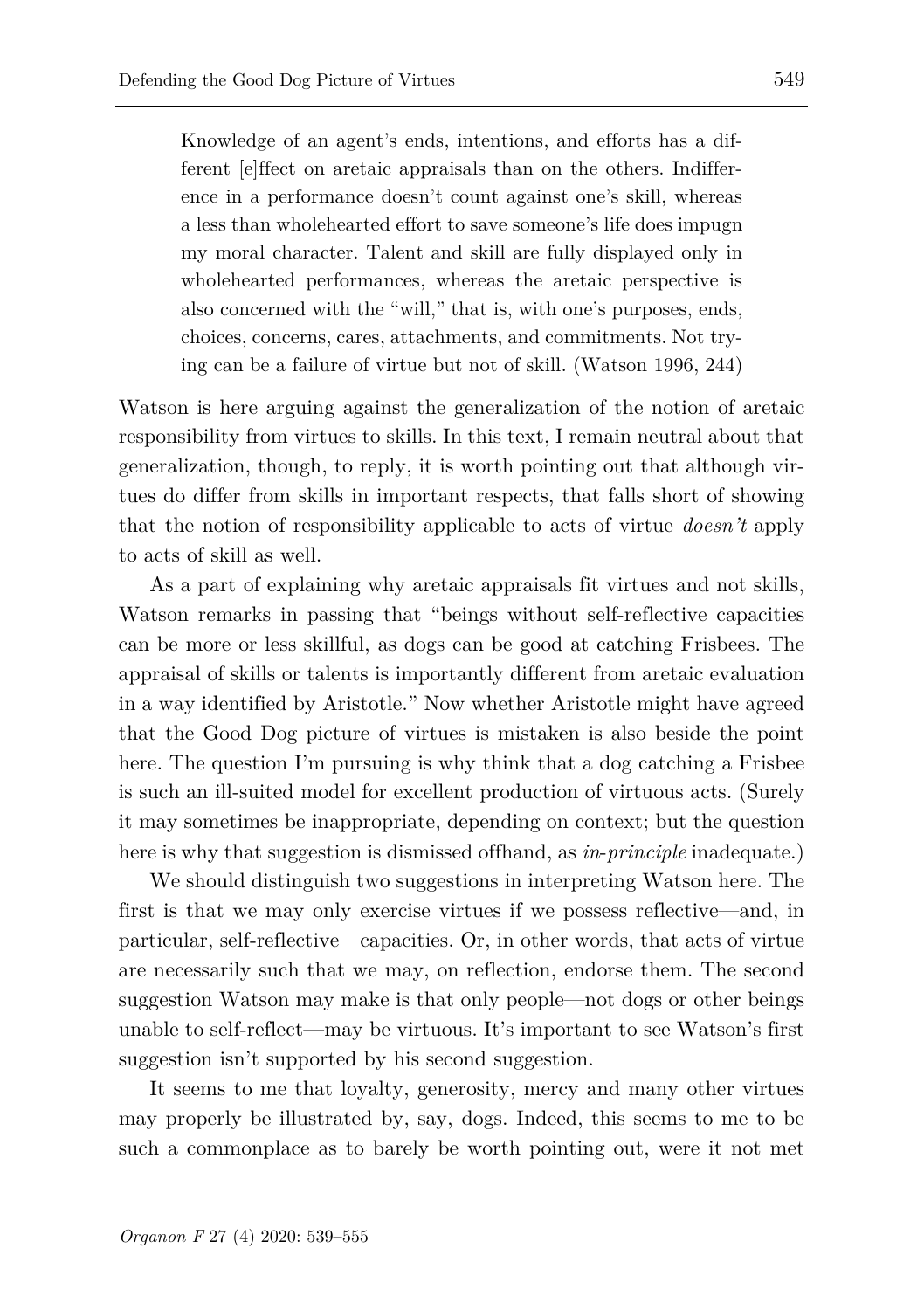with reluctance by authors like Korsgaard or Watson.<sup>[8](#page-11-0)</sup> However, just to stay close to the dialectic, let us grant to the two that only humans may be virtuous, and do acts of virtue. Let us also grant, for the sake of argument, that only humans are able to reflect, and, in particular, to reflect upon themselves.

Still, *nothing* follows about how, if at all, virtues and self-reflection relate to each other. In particular, simply because only humans may perform acts of virtue (an assumption granted for dialectic purposes alone) and only humans may self-reflect (also granted for dialectic purposes alone), it doesn't follow that self-reflection—the activity itself, or our ability to undergo it has anything special to do with carrying out acts of virtue, or with virtuous character dispositions (whether intellectual or moral).

As for wider implications concerning humanity—how it may necessarily involve either the ability to perform acts of virtue, or the ability to reflect upon oneself, or both, nothing has been settled. *A priori*, we have no good reason for presupposing that only in virtue of humanity may be we virtuous or reflective, nor that only in virtue of virtue or reflectiveness may we be genuinely human. Indeed, what more precisely we mean by "humanity" humaneness and conscience, on the one hand, or just a form of speciesism, on the other hand—hasn't been determined here, and need not be determined in order to ascertain how virtues and reflection relate to each other. In all, it is hard to see how Watson's occasional reference to Frisbees helps Korsgaard's criticism of the Good Dog picture of virtues.

<span id="page-11-0"></span><sup>8</sup> One might think that humans enjoy rationality, virtues, and reflection—and that these things go together such that dogs can't enjoy any, however cuddly or well-behaved. Put bluntly, this begs the question against a Good Dog picture of virtues and rationality. But more sophisticated forms of the view exist. For instance, one might think that thoughts produced well need some kind of reflective validation (dispositional, and in-principle) in order to count as genuinely rational. This is a more roundabout way of begging the question, but the diagnosis stays the same still. The question remains why we should want the reflective add-on in the first place. This dialectic is on display in Grimm's (2001) objections to Sosa (1991).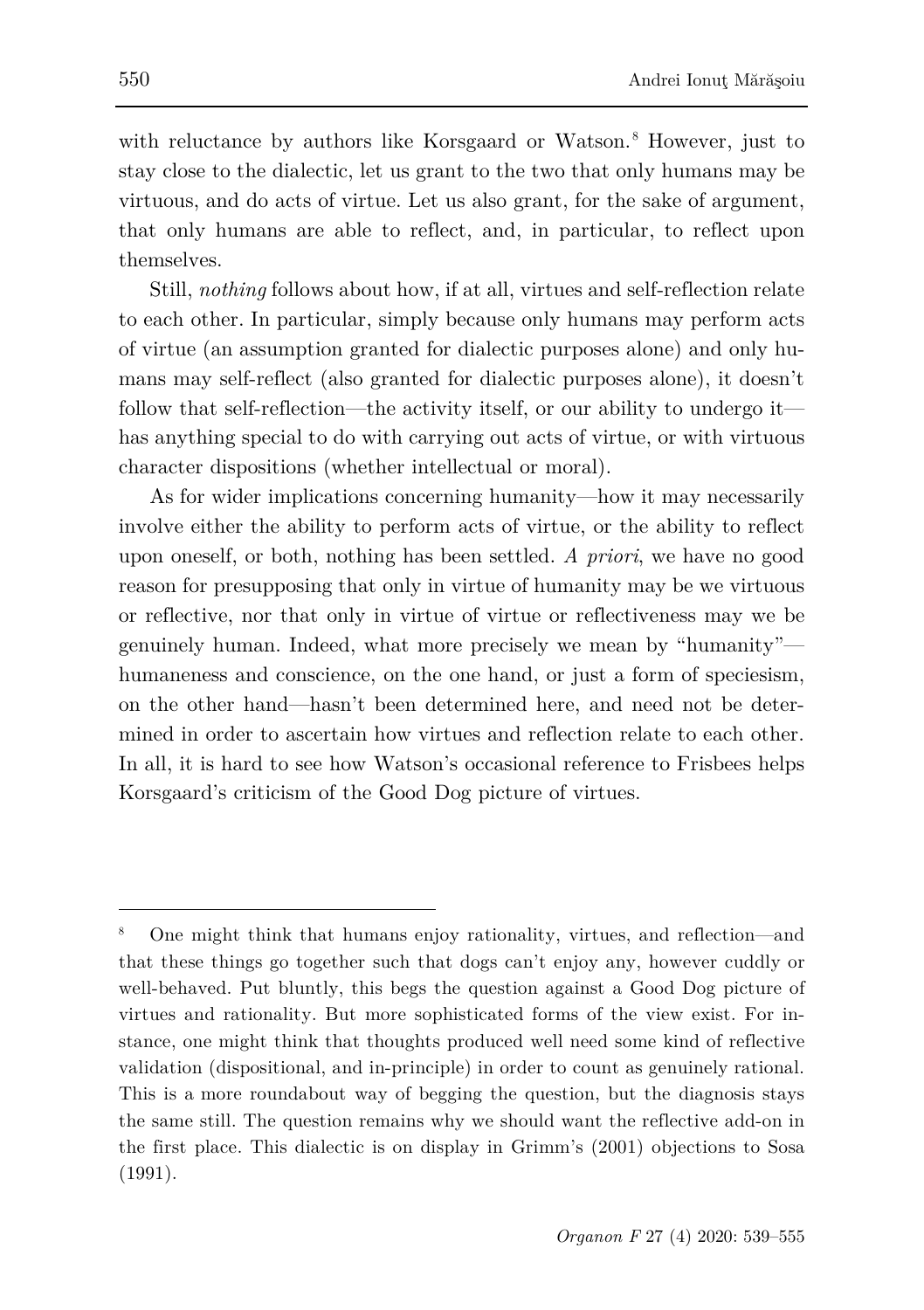# **8. Moral virtues, intellectual virtues, and the experience of necessitation**

So far, I left one part of Korsgaard's criticism of the Good Dog picture of virtues unaddressed. It concerns the experience of necessitation. It was left unaddressed because I first needed to argue that there is no contradiction between being able to reflect upon the task at hand—if and when the task calls for it—and, respectively, manifesting virtues and skills, be they intellectual or moral, or both. Korsgaard writes:

The trouble with those two images of virtue—the Reformed Miserable Sinner and the Good Dog—and with the philosophical theories behind them, is not merely that they *denigrate* the experience of necessitation. It is also (and relatedly) that they do not give an adequate *explanation* of how we are necessitated. (Korsgaard 2011, 3–4, my italics)

I have, throughout, bracketed Korsgaard's talk of the "Reformed Miserable Sinner," and my defense of the Good Dog picture of virtues should be construed as neither defense nor criticism of what she says about reformation or sin. However, several points need to be made about how virtues connect with what Korsgaard calls "the experience of necessitation."

We should concede that it is at least sometimes true that a logician, expert at proving theorems, will both produce impeccable proofs, and do so without incredible strain on her mental powers. Her expertise might manifest itself, in part, in seemingly effortless proof-building. This fluency might suggest, at first blush, that she experiences no *push* or *felt need* to abide by logical rules—it simply comes naturally. On a naïve and literal interpretation of what "experience of necessitation" might mean, it might be urged that such a logician experiences no necessitation to abide by the rules of logic in thinking about, and building, the proofs in question.

This way of looking at things is mistaken without a doubt. First of all, it's quite natural for experts to experience fluency in competently solving tasks in their area of expertise. It's precisely because our logician is so apt at proofs that she took on the problem of proving even the more difficult theorems. This fluency doesn't in any way preclude the possibility of experiencing necessitation. For, were our logician to discover a blatant violation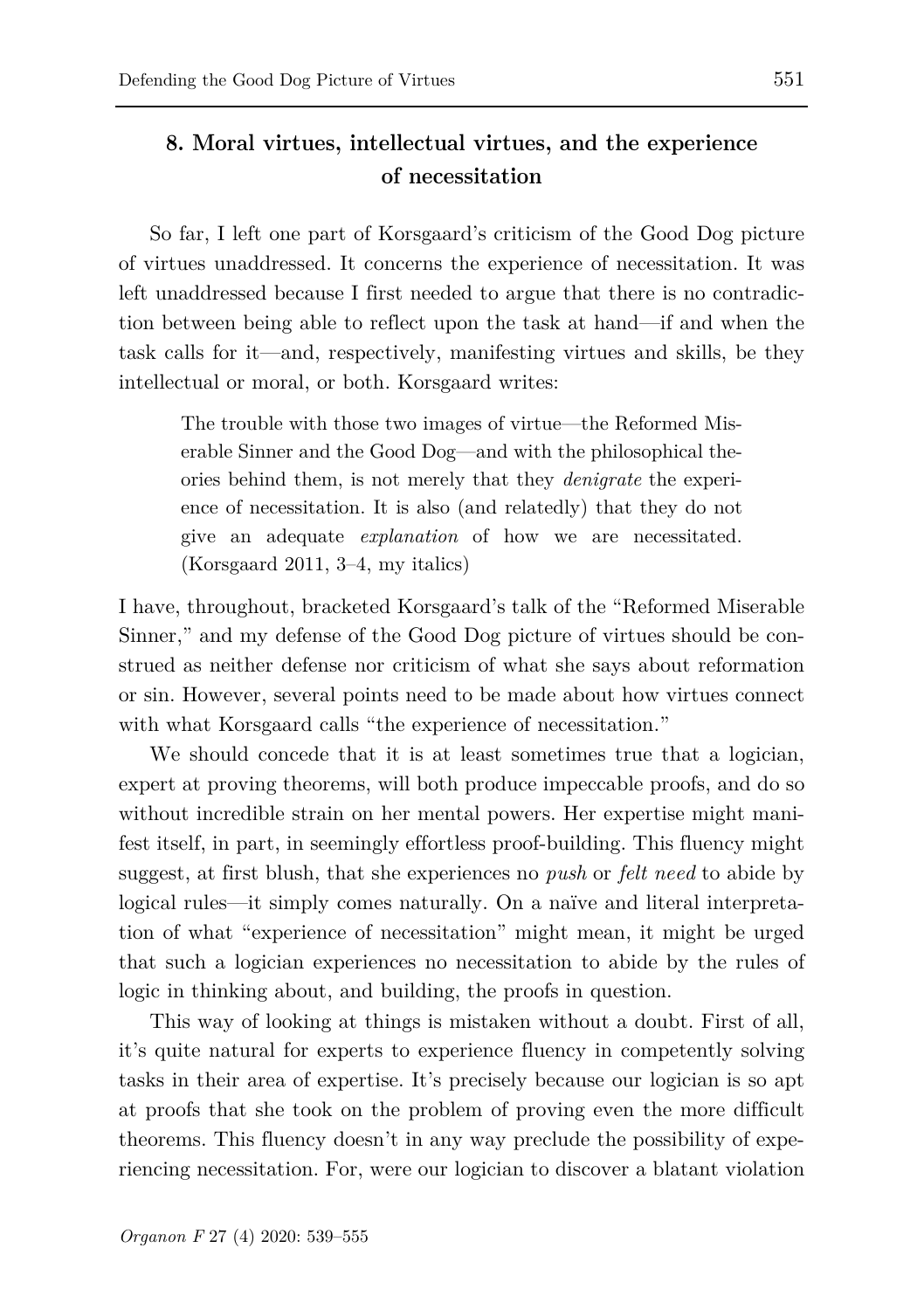of logical rules she overlooked, the strain felt and the need to proceed with care and apply relevant rules with *extra* caution will perhaps be *more* significant than what a logical *ignoramus* might experience.

Fluency in problem-solving isn't in conflict with intellectual virtues like conscientiousness. Although she may come up with a proof in a heartbeat, the logician might—precisely because of her expertise—then go back and carefully double-check each step in the proof. This is evidence of conscientiousness, of intellectual modesty in implicitly admitting she might have made a mistake, and (perhaps) of intellectual courage in exploring all the ways the proof might have gone wrong. Notice, here, that when and how she pays extra attention to what she is doing is *shaped* by her intellectual virtues and epistemic character. Far from possible experiences of necessitation and expert fluency excluding each other, precisely when the expert feels the former might be *called for and made possible*—as experienced—only by the latter.

In order to become an expert and for rules to become second nature, our logician first had to undergo training. Feeling the pull of laws, abiding by the rulebook, retracing our steps—all these are customary during training, and enable us to later perform more fluently, and often without recourse to any explicit recap of known rules in reflection.

So far in this section, I discussed intellectual virtues and epistemic character. But the points stand if we switch to an example concerning moral virtues. Consider courage on the battlefield, a prime moral virtue for Aristotle if there ever was one. The brave are attuned to their environment, and can readily spot an opportunity when they see one. Sometimes there may be no time to reflect at all. And yet it's important that the brave, while they don't overthink things, aren't rash or hasty either. Both these extremes would be vicious rather than virtuous.

Now ask yourself: in the heat of the moment, as they make the virtuously right decision (to defend their positions, or counter-attack, or retreat, or do a side-maneuver, etc.) with accuracy, skill, and getting the expected result out of it—*must* brave soldiers "experience necessitation"? Must they feel they do it from "the motive of duty"? Or that moral laws wouldn't "determine" them otherwise?<sup>[9](#page-13-0)</sup> I submit, as a point of view that might, of

<span id="page-13-0"></span>I am grateful to Nora Grigore for bringing instances of heroism to my attention. For the thorny issue of whether such cases are best construed as cases of acting from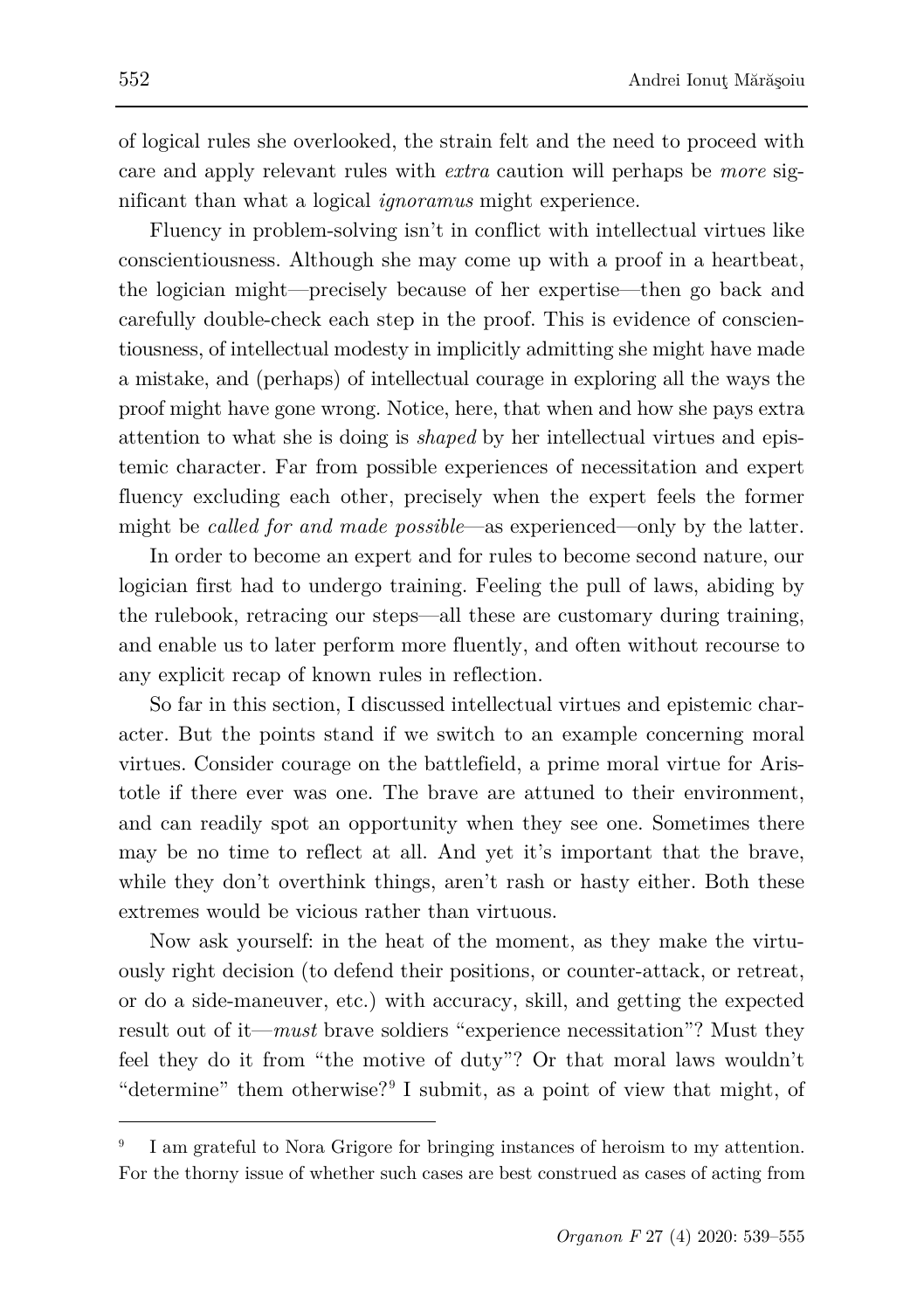course, be mistaken, that—in so far as these case descriptions are correct and not overly under-specified—it is hard to imagine them *having to* undergo conscious experiences where they feel "necessitated" to act as they do. This is so even if and when they are so necessitated. It is so even when soldiers abide by rules of engagement with the utmost precision *and* fluency.

Brave soldiers help another way too. It's important to see that the points I make against Korsgaard aren't disjoint. Thought and deed go hand in hand.<sup>[10](#page-14-0)</sup> Courage requires moderation and is virtuous in that the brave soldier doesn't rush in the line of fire, but jumps in only when the odds are best to secure victory, or an honorable retreat. In other words, moral virtues are best exemplified when co-instantiated with intellectual virtues. For instance, the soldier is bravest when she knows when the right time is to act. She knows this both by being *intellectually* brave (taking the objectively best chance she can when she gets it) and by being prudent and keeping an open mind (she might err in judgement, or a different tactic might work better).

In this section, I appealed to two examples—the crafty logician and the brave soldier—to suggest that *experiences* of necessitation are neither "denigrated" nor "in trouble" if we adopt a virtue-theoretic standpoint with respect to rationality, be it theoretical rationality, practical rationality, or overall agent-rationality. Moreover, the joys and pains of training presupposed in acquiring expertise go a long way toward explaining how "necessitation" actually gets realized in natural beings like us. All this is to support—fallibly, but ostensibly—the Good Dog picture of virtues, both intellectual and moral, that Korsgaard seems to target.

duty or of supererogation, and what might be at stake in the debate, see Grigore (2019).

<span id="page-14-0"></span><sup>&</sup>lt;sup>10</sup> For a principled reason why thought and deed must harmonize if *full* rationality is presumed, see Mărăşoiu (2018). In response to Korsgaard, however, it matters that degrees of coherence between thought and deed—and, correspondingly, between intellectual and moral virtues—seem to tally with our overall assessments of rationality. I only submit this as a possibility here, for I have proposed no decisive positive argument in its favor. But the bare possibility is enough, *prima facie*, to raise questions about Korsgaard's preferred appeal to reflection.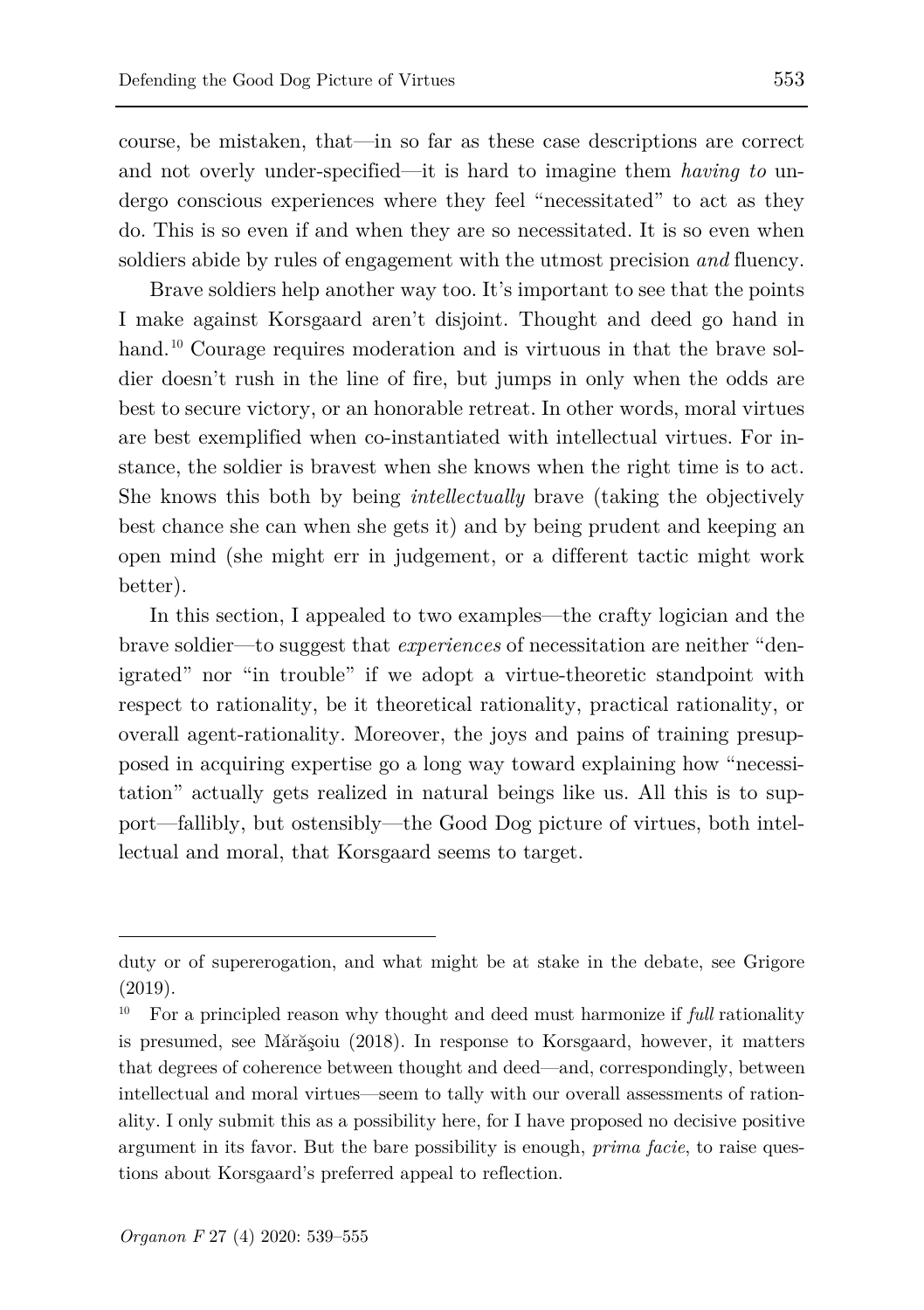# **9. Conclusion**

Korsgaard criticizes theorists who sketch a Good Dog picture of virtues. In fact, I have argued, virtue theorists who harbor that picture are not to be criticized but praised for holding the view they do—in epistemology and ethics alike. When properly construed, the work of reflection isn't inimical to a Good Dog picture of virtue.

Instead, exploring how virtues and reflection interact may offer us better insight into the rationality of agents who expertly perform tasks requiring sufficiently high degrees of both theoretical and practical rationality of them, and who achieve these ends virtuously: correctly, often seamlessly, reflectively when needed, and achieving enough harmony between thought and deed in their endeavors.

#### **Acknowledgments**

I am grateful to Nora Grigore, Tal Brewer, Mark Sainsbury, Dominick Cooper, and three anonymous reviewers for their questions and suggestions for improving the manuscript.

#### **Funding**

Financial support for the first draft of the text was provided by the Jefferson Scholars Foundation through a John S. Lillard fellowship. Writing this version of the text was supported through an ICUB Fellowship for Young Researchers I received from the University of Bucharest. Final editing of this text was supported by a grant of the Romanian Ministry of Education and Research, CNCS – UEFISCDI, project number PN-III-P1-1.1-PD-2019-0535, within PNCDI III.

#### **References**

- Alfano, Mark. 2012. "Expanding the Situationist Challenge to Responsibilist Virtue Epistemology." *Philosophical Quarterly* 62 (247): 223–49. <https://doi.org/10.1111/j.1467-9213.2011.00016.x>
- Foot, Philippa. 2001. *Natural Goodness*. Oxford: Oxford University Press. <https://doi.org/10.1093/0198235089.001.0001>
- Goldie, Peter. 2004. "Emotion, Reason, and Virtue." In: *Emotion, Evolution, and Rationality*, edited by Dylan Evans and Pierre Cruse, 249–68. Oxford: